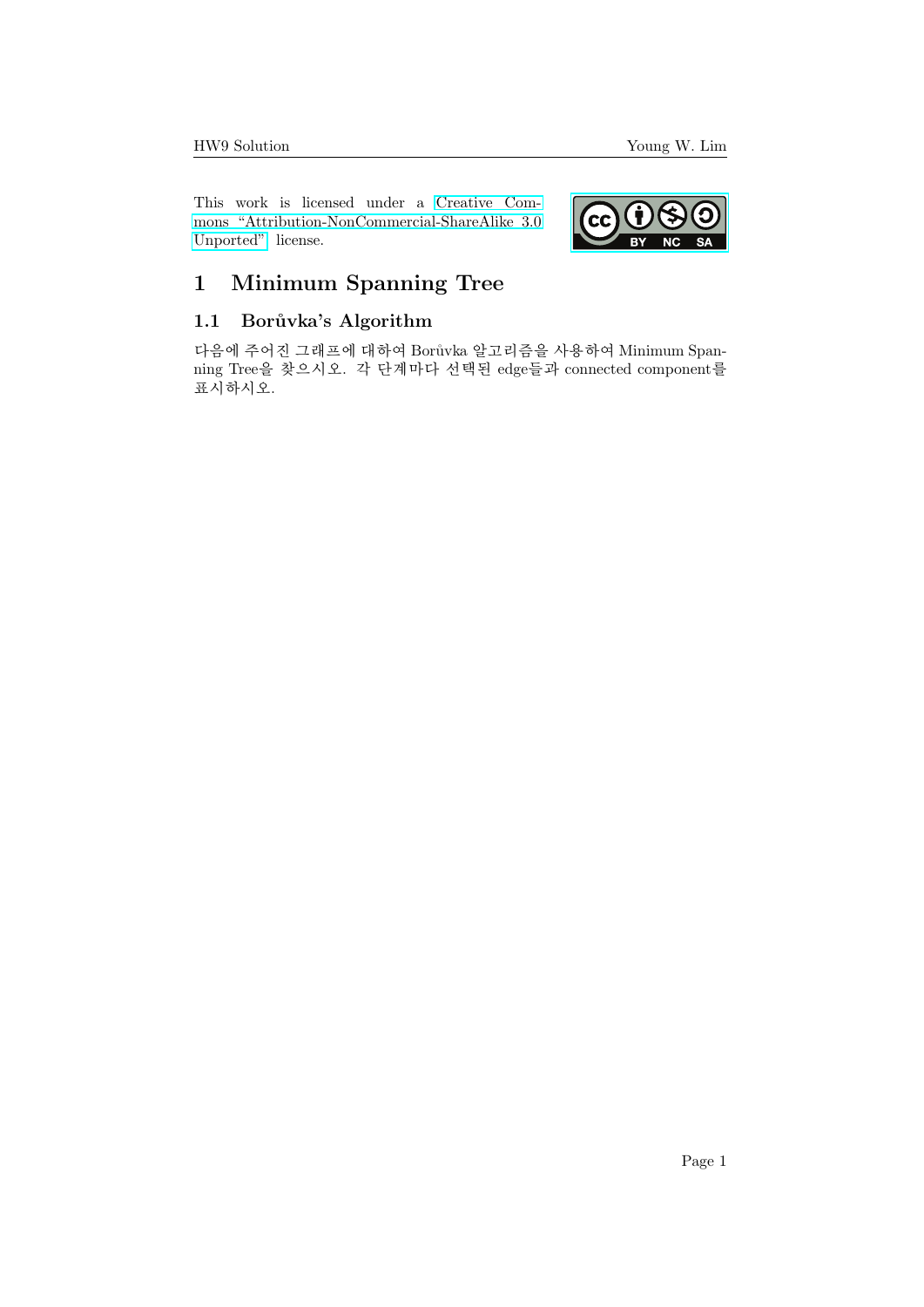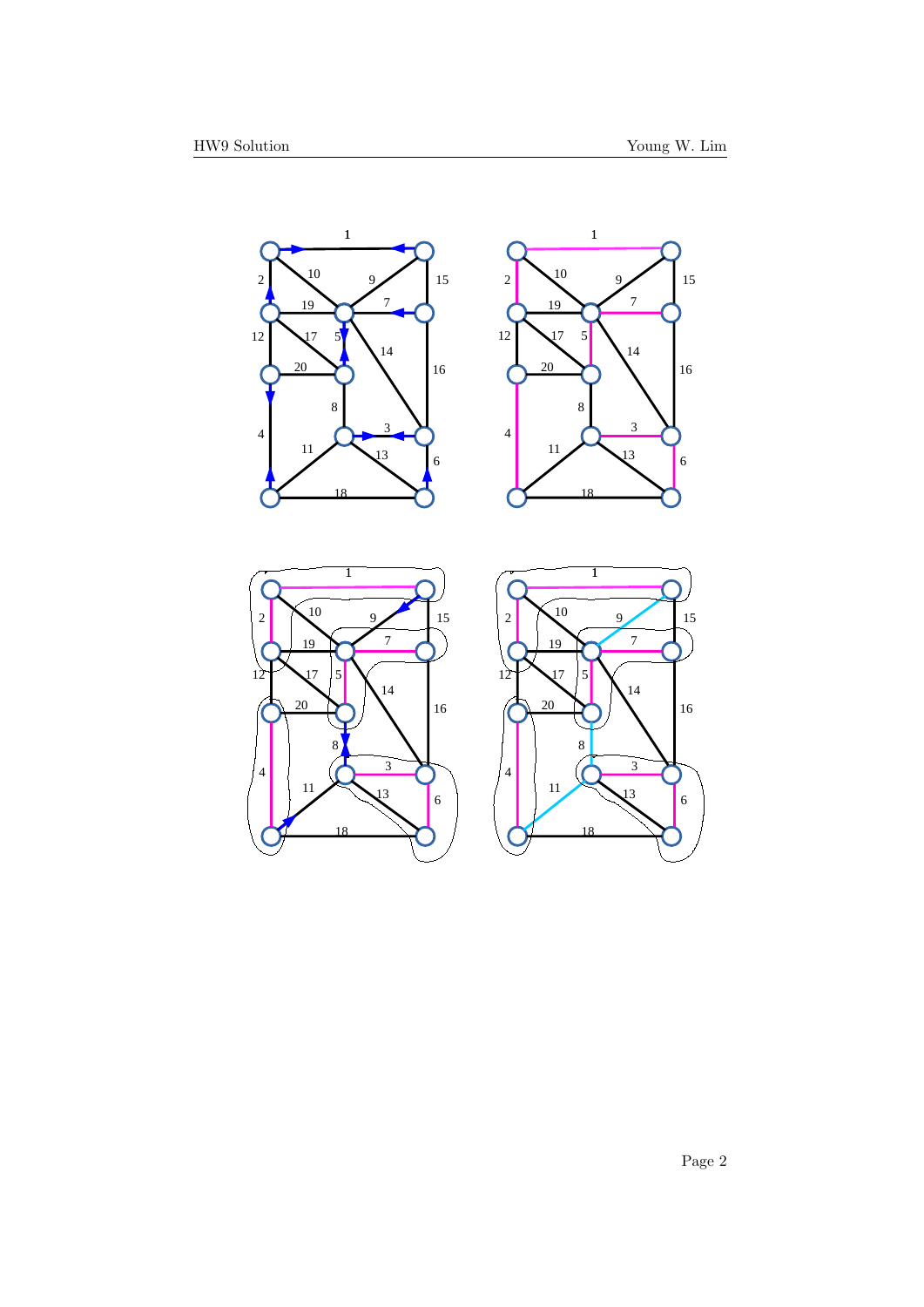## 1.2 Kruskal's Algorithm

다음에 주어진 그래프에 대하여 Kruskal의 알고리즘을 사용하여 Minimum Spanning Tree을 찾으시오. 각 단계 마다 선택 되는 edge를 표시하고, cycle을 형성하기 때문에 useless edge로 폐기되는 edge들을 표시하시오.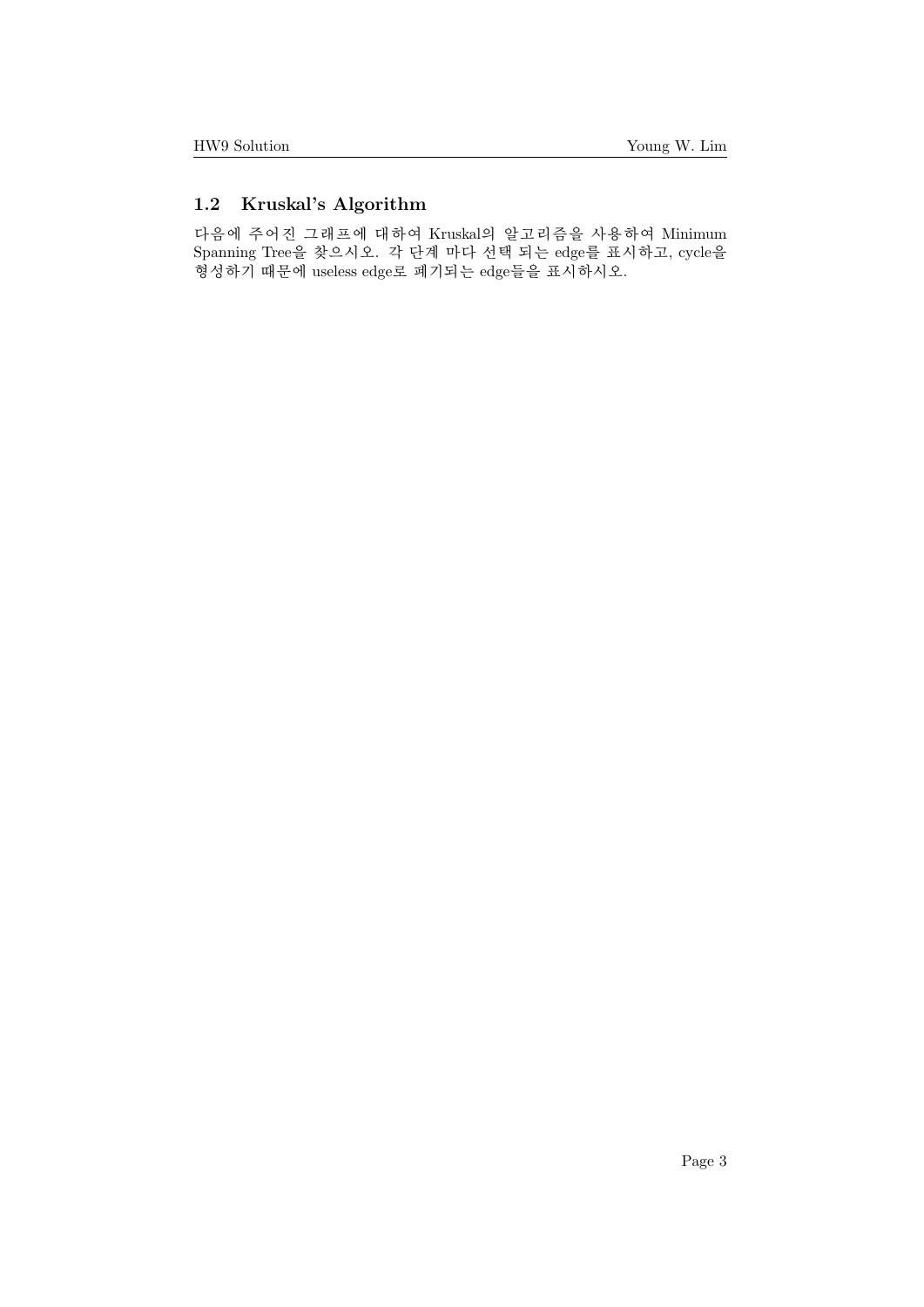

Page 4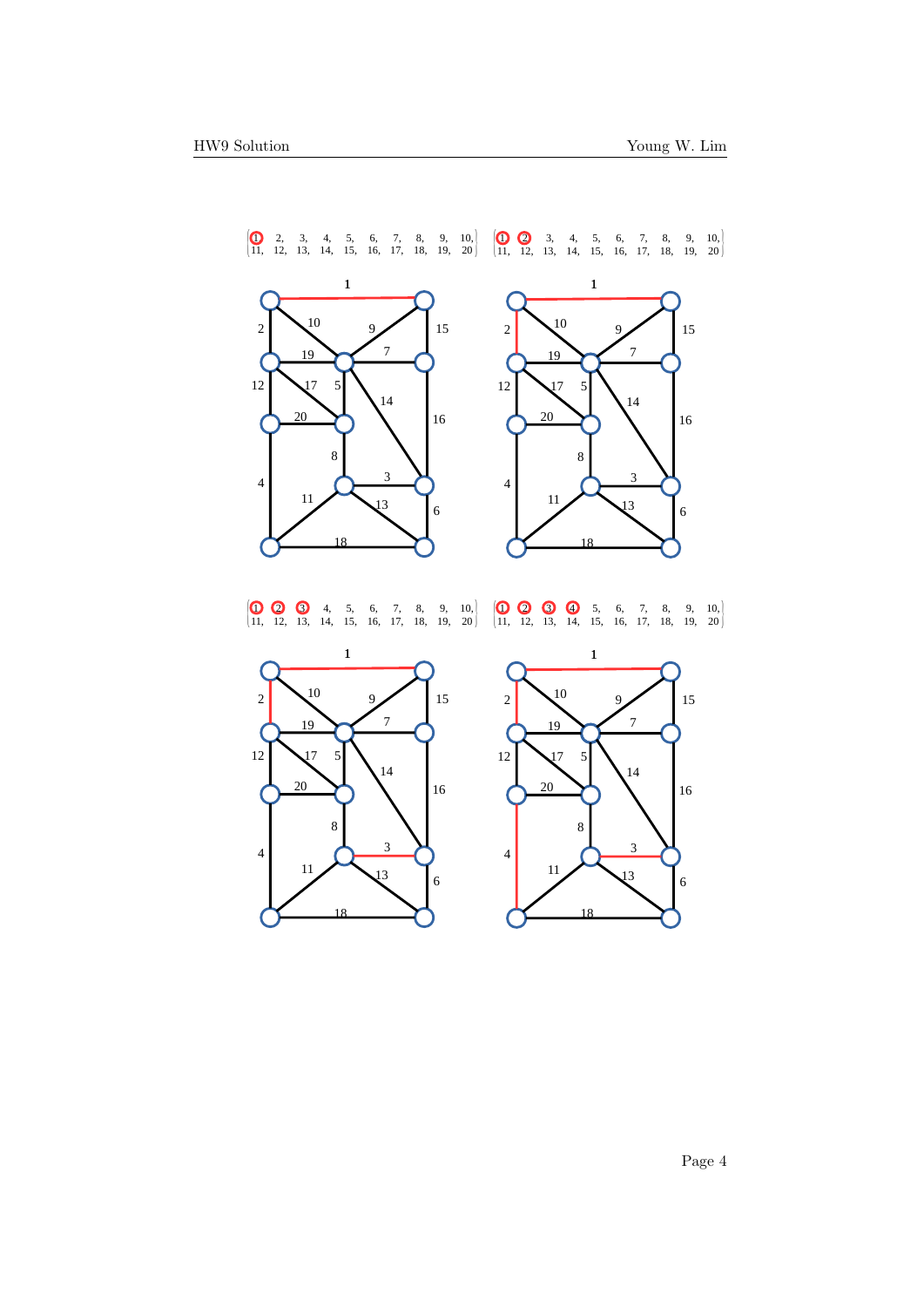

 $\begin{bmatrix} 0 & 0 & 0 & 0 \ 11 & 12 & 12 & 14 \end{bmatrix}$   $\begin{bmatrix} 0 & 0 & 0 & 0 \ 0 & 1 & 1 & 15 \end{bmatrix}$   $\begin{bmatrix} 0 & 0 & 0 & 0 \ 0 & 1 & 1 & 12 \end{bmatrix}$   $\begin{bmatrix} 0 & 0 & 0 & 0 \ 0 & 0 & 0 & 0 \end{bmatrix}$   $\begin{bmatrix} 0 & 0 & 0 & 0 \ 0 & 1 & 1 & 15 \end{bmatrix}$   $\begin{bmatrix} 0 & 0 & 0 & 0 \ 0 & 0$ 





Page 5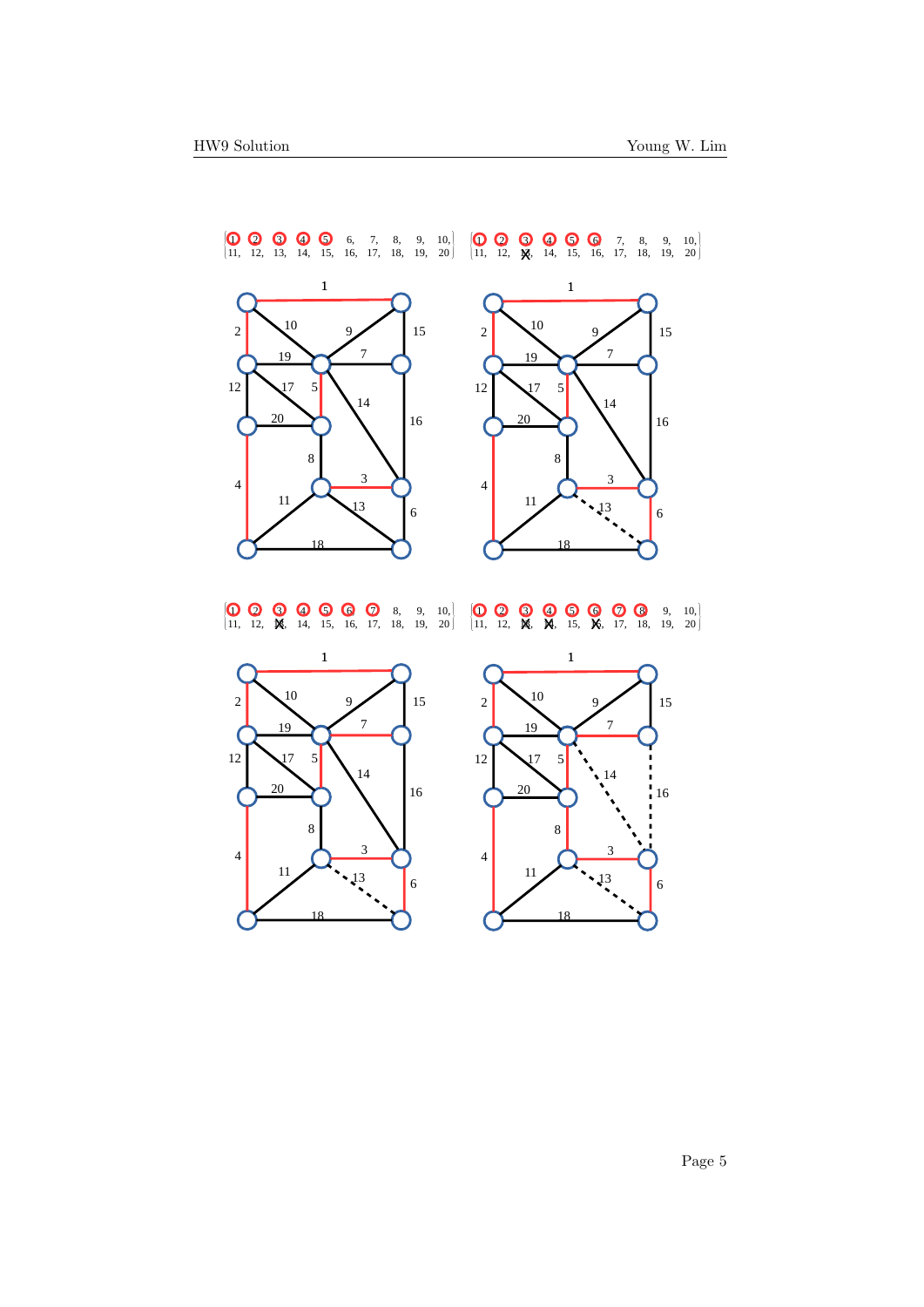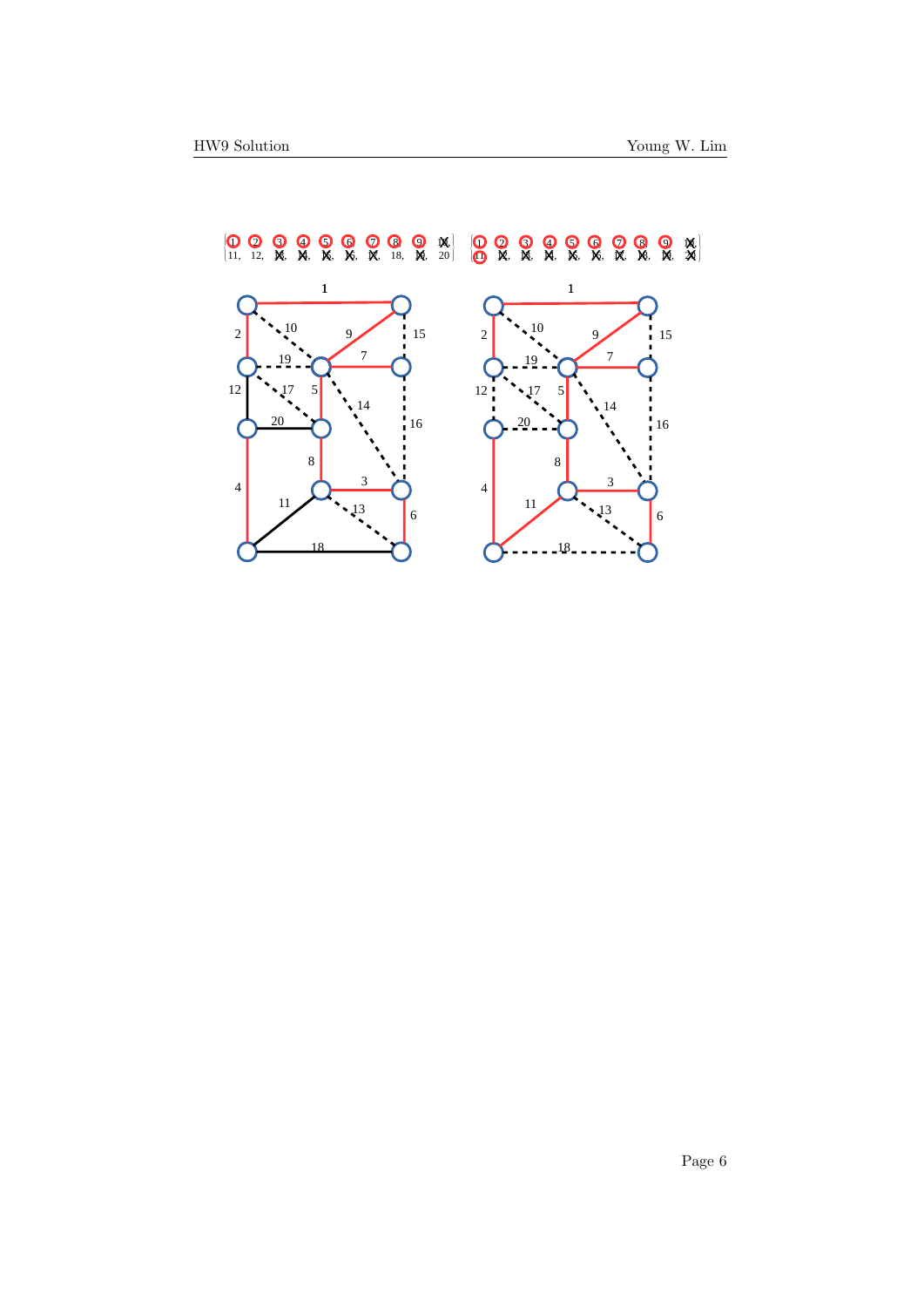## 1.3 Prim's Algorithm

다음에 주어진 그래프에 대하여 Prim의 알고리즘을 사용하여 Minimum Spanning Tree을 찾으시오. 1번 edge부터 먼저 선택한다고 가정하고, 각 단계 마다 선택되는 edge를 표시하고, cycle을 형성하기 때문에 useless edge로 폐기되는  $edge$ 들을 표시하시오.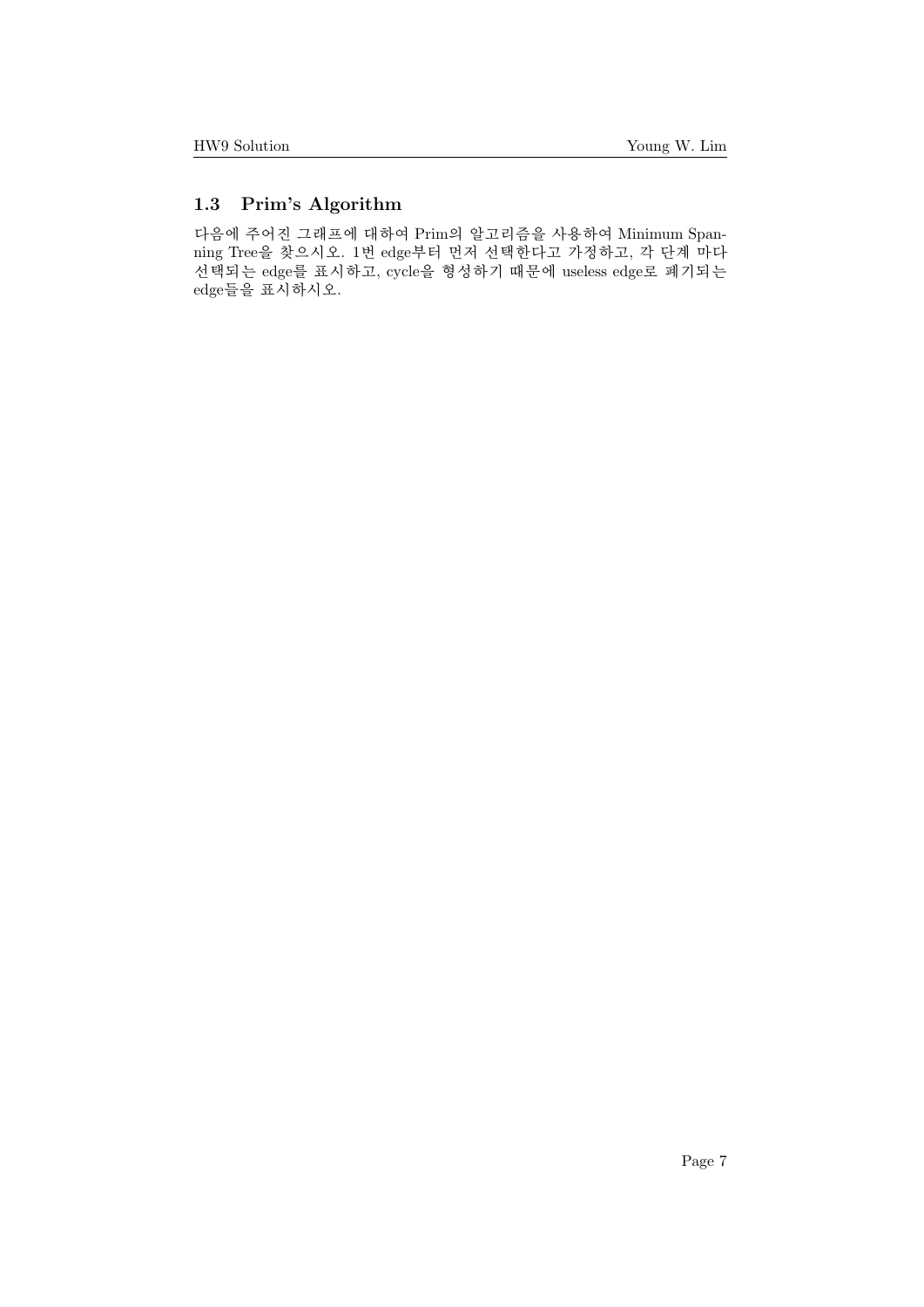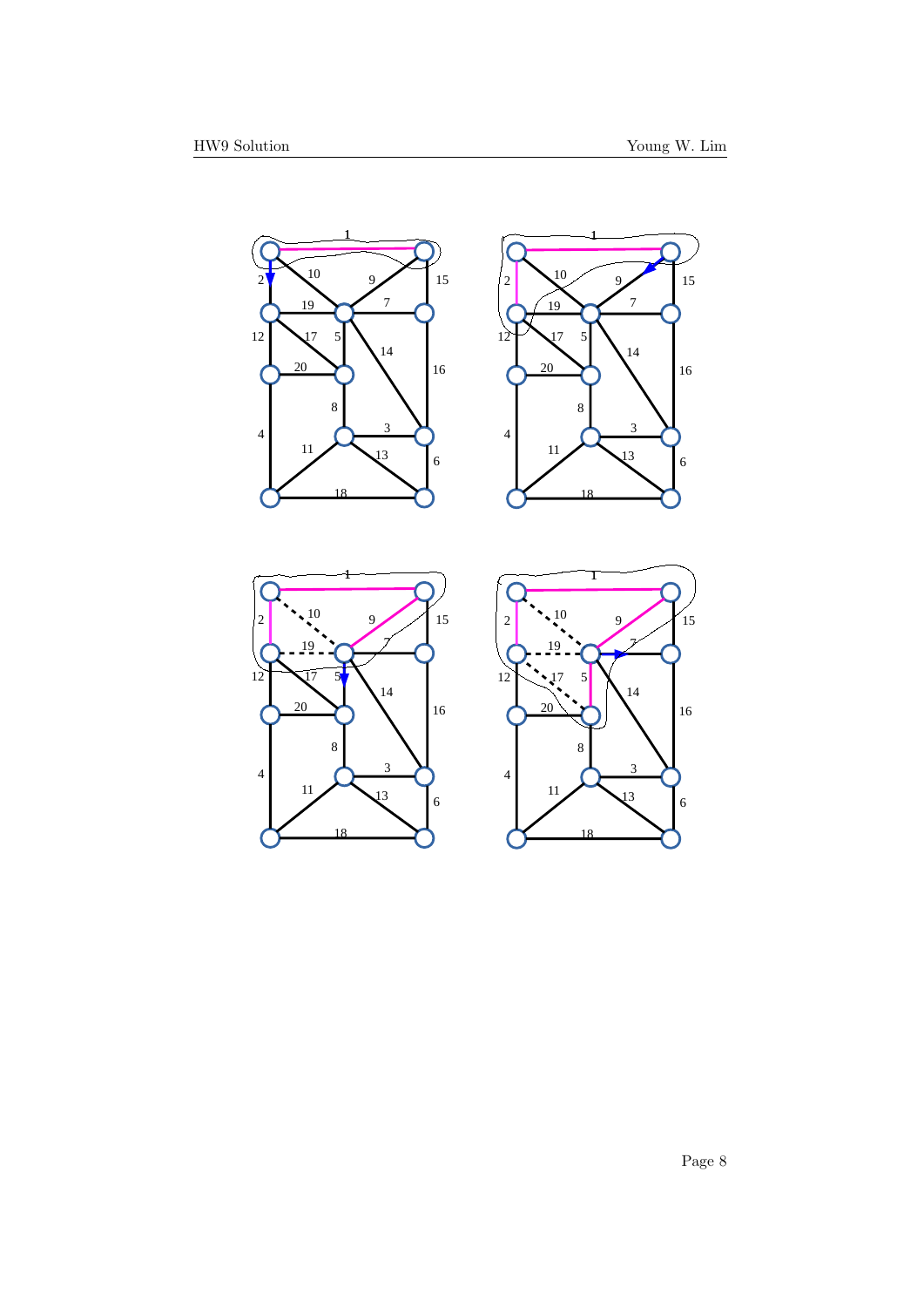